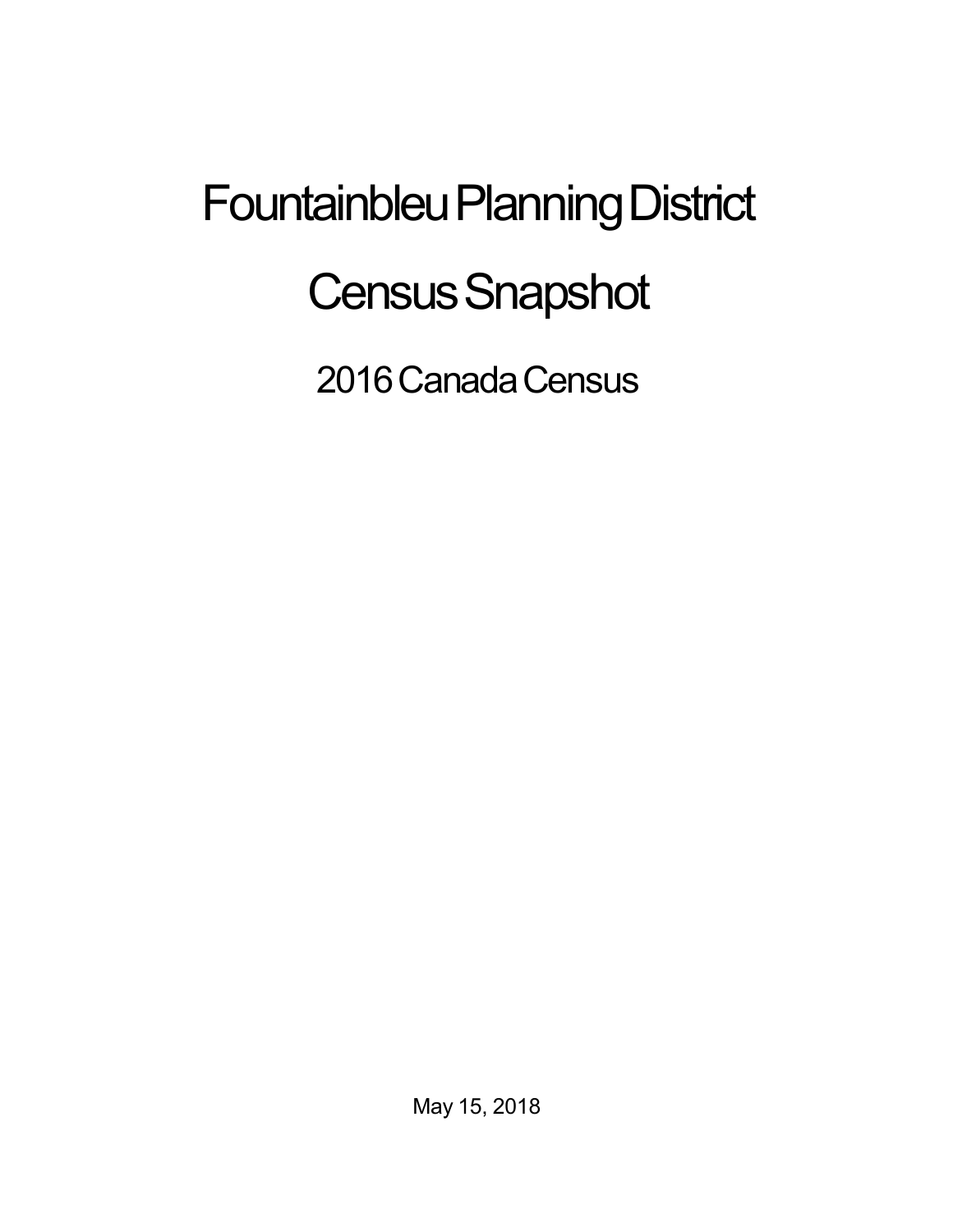City of Windsor Planning Department<br>Fountainbleu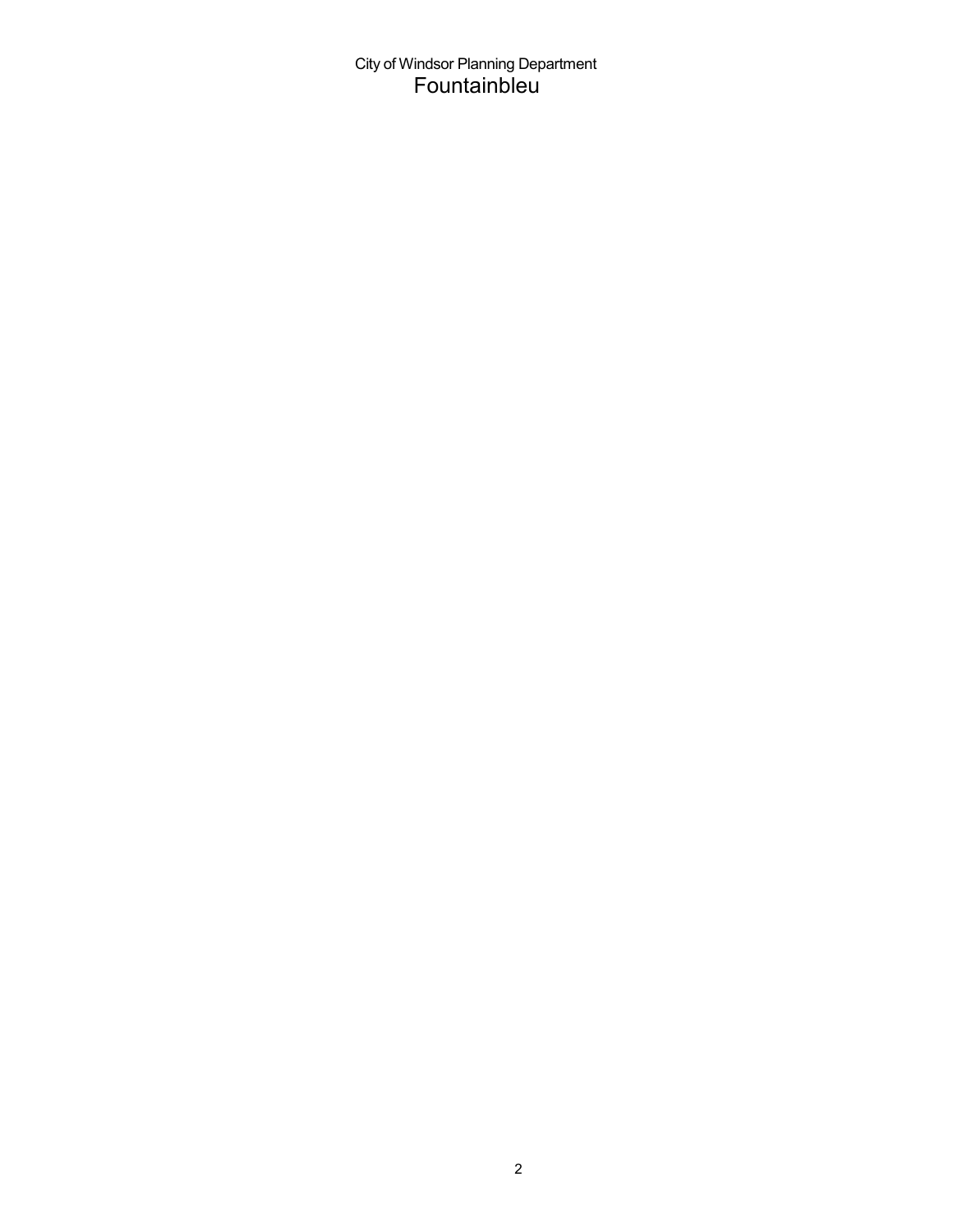## City of Windsor Planning Department 2016 Census Census Snapshot

| 2016 Census<br><b>Census Snapshot</b> | Fountainbleu |     |
|---------------------------------------|--------------|-----|
|                                       |              | %   |
| <b>Total Population</b>               | 11,612       |     |
| <b>Males</b>                          | 5,593        | 48% |
| Females                               | 6,019        | 52% |
|                                       |              |     |
| 2016 Population by Age                | 11,612       |     |
| 0 to 4 years                          | 567          | 5%  |
| 5 to 9 years                          | 569          | 5%  |
| 10 to 14 years                        | 610          | 5%  |
| 15 to 19 years                        | 688          | 6%  |
| 20 to 24 years                        | 689          | 6%  |
| 25 to 29 years                        | 717          | 6%  |
| 30 to 34 years                        | 615          | 5%  |
| 35 to 39 years                        | 662          | 6%  |
| 40 to 44 years                        | 690          | 6%  |
| 45 to 49 years                        | 799          | 7%  |
| 50 to 54 years                        | 903          | 8%  |
| 55 to 59 years                        | 936          | 8%  |
| 60 to 64 years                        | 814          | 7%  |
| 65 to 69 years                        | 742          | 6%  |
| 70 to 74 years                        | 592          | 5%  |
| 75 to 79 years                        | 475          | 4%  |
| 80 to 84 years                        | 344          | 3%  |
| 85 to 89 years                        | 173          | 1%  |
| 90 to 94 years                        | 55           | 0%  |
| 95 to 99 years                        | 20           | 0%  |
| 100 years and over                    | $\mathbf 0$  | 0%  |
|                                       |              |     |
| 0 to 14 years                         | 1,744        | 15% |
| 15 to 64 years                        | 7,454        | 64% |
| 65 years and over                     | 2,413        | 21% |
| 85 years and over                     | 256          | 2%  |
|                                       |              |     |
| Average age of population             | 43.5         |     |
| <b>Median age</b>                     | 45.1         |     |
|                                       |              |     |
| <b>Families</b>                       | 3,351        |     |
| Persons per family                    | 2.8          | 0%  |
|                                       |              |     |
| Total couple families                 | 2,537        | 76% |